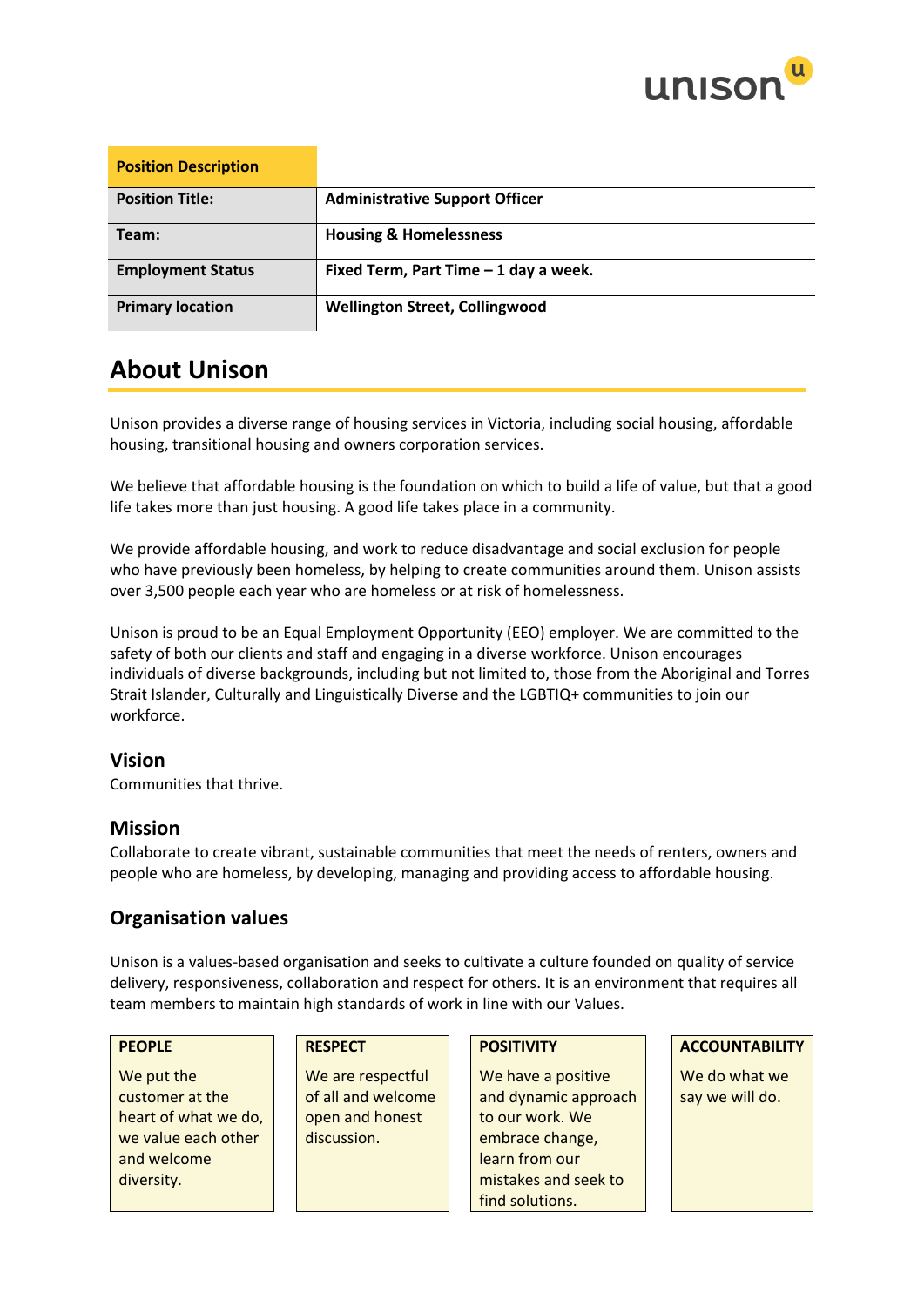

## **Position Objectives**

The Administration Support Officer will support the Kensington team in carrying-out the following:

- Front office reception
- Office management
- Administrative support
- Records management
- Tenancy Related Administration Tasks

## **Key Accountabilities**

### Reception

- Answering and distributing incoming phone calls quickly and efficiently
- Greeting visitors to the office
- Management and processing of all correspondence
- Daily collection of mail, recording and distributing
- Monitoring whereabouts of team members
- Co-ordinating functions of the telephone system, photocopier, fax and all other office equipment. This includes trouble shooting and organising ongoing repair and maintenance.
- Liaison with external IT provider when issues cannot be resolved internally
- Maintaining tidiness and organisation of reception area, interview room & stationery area
- Providing the first response to tenant vacates
- Managing keys, including electronic key system and providing keys to tenants/contractors

### Administration

- Providing administrative support to Team leaders and Management
- Managing Unison vehicle maintenance and mobile phones, including maintenance.
- Responding to requests for housing and assessing initial eligibility
- Managing and ordering stationery, office and kitchen/bathroom supplies
- Monitoring and reconciling petty cash
- Filing and Records Management
- Daily banking
- Creating and maintaining kitchen rosters
- Check and distribute general Unison emails (where necessary)
- Updating all administrative lists as required
- Collating sign up kits
- Data entry and maintaining databases
- Minute taking for relevant meetings
- Ordering brochures & maintaining tenant information resources

And any other duties as directed.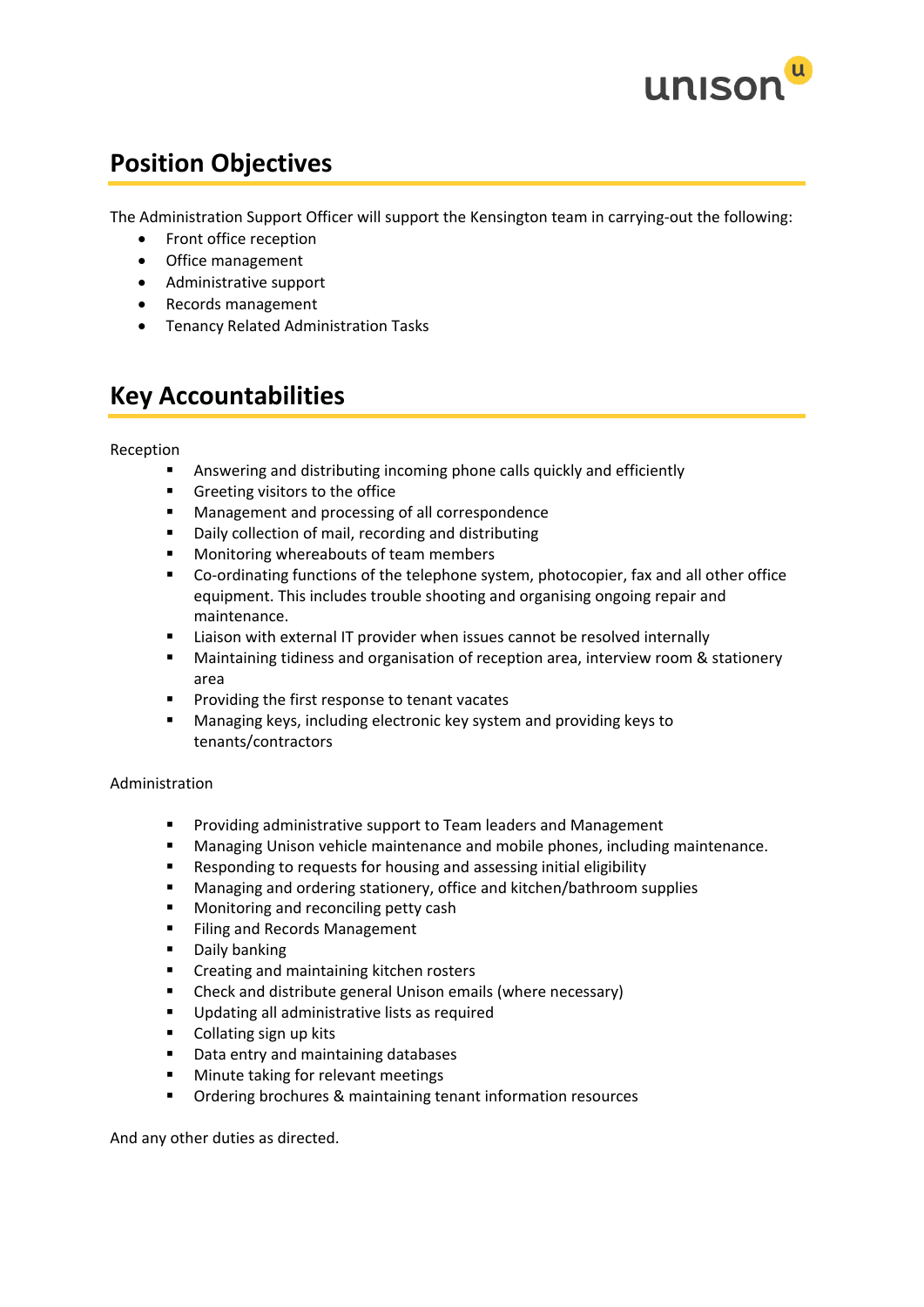

# **Key Selection Criteria**

| Qualifications &<br>Experience | 3 to 5 years' experience in a similar role<br>Demonstrated high level of computer literacy in the use of Microsoft<br>$\bullet$<br>programs including Outlook, Word and Excel<br>Knowledge and understanding of Residential Tenancies Act<br>٠<br>Knowledge of mechanisms contributing to, and maintaining,<br>$\bullet$<br>disadvantage/poverty and housing insecurity and homelessness                                                                                                                                                                                                                                                      |
|--------------------------------|-----------------------------------------------------------------------------------------------------------------------------------------------------------------------------------------------------------------------------------------------------------------------------------------------------------------------------------------------------------------------------------------------------------------------------------------------------------------------------------------------------------------------------------------------------------------------------------------------------------------------------------------------|
| <b>Personal Qualities</b>      | Ability to show initiative, be a self-starter & work autonomously<br>$\bullet$<br>Approachable with a positive, cooperative and constructive attitude to<br>$\bullet$<br>work and working with others<br>Ability to be professional and to show empathy                                                                                                                                                                                                                                                                                                                                                                                       |
| Knowledge and<br>skills        | Demonstrated skills and experience in working effectively and<br>$\bullet$<br>sensitively with a broad range of clients, including those with high<br>support needs and challenging behaviours<br>Demonstrated skills and experience within collaborative teams<br>$\bullet$<br>High level communication skills - including verbal and written<br>$\bullet$<br>communication<br>Well-developed computer skills - word processing, excel, data-bases;<br>$\bullet$<br>A current full Victorian driver's licence<br>$\bullet$                                                                                                                   |
| Workplace Health<br>and Safety | Ensure that Unison's Occupational Health and Safety Policy and<br>$\bullet$<br>Procedures are continually observed and complied with.<br>All employees have a duty to take reasonable care for the health and<br>$\bullet$<br>safety of themselves and others affected by their actions at work, and to<br>comply with Unison's OHS Frameworks.<br>Regularly inspect own immediate work environment and report any<br>incidents, hazards or near misses that can cause harm or that represent<br>a threat to public safety to the relevant Manager or Supervisor.<br>Actively participate in hazard elimination where practical.<br>$\bullet$ |
| Safety screening               | This role is subject to a satisfactory National Police History check,<br>$\bullet$<br>Working with Children Check and confirmed Covid-19 vaccination.<br>Applicants who have lived overseas for 12 months or longer during the<br>$\bullet$<br>past 10 years are required to provide the results of an international<br>police check.                                                                                                                                                                                                                                                                                                         |